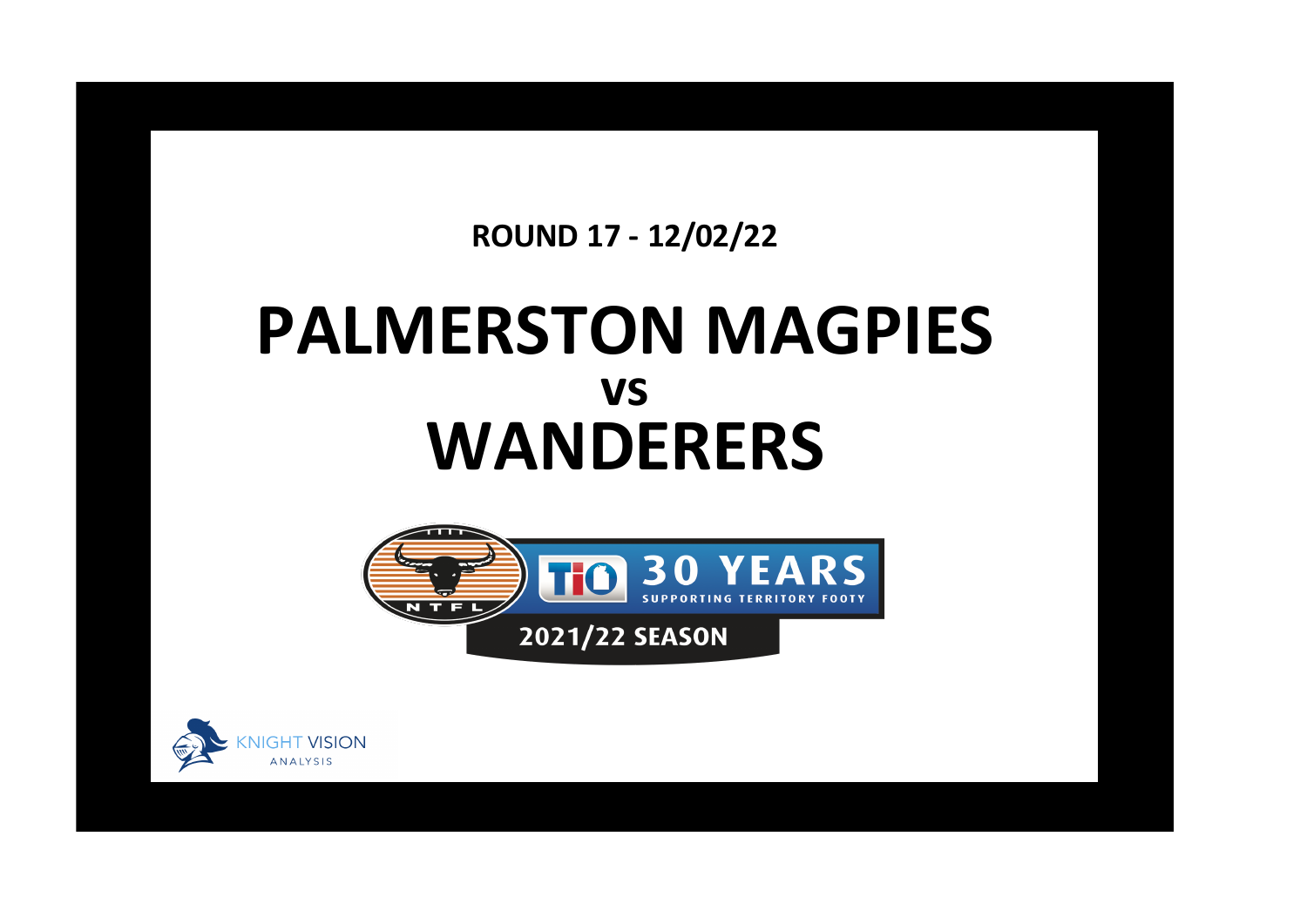| <b>Palmerston Magpies</b> |                         |                         |                |              |                          |                         |                         | <b>Wanderers</b>        |                |              | <b>Differential</b> |                |                |                |              |  |  |
|---------------------------|-------------------------|-------------------------|----------------|--------------|--------------------------|-------------------------|-------------------------|-------------------------|----------------|--------------|---------------------|----------------|----------------|----------------|--------------|--|--|
| Q <sub>1</sub>            | Q <sub>2</sub>          | Q <sub>3</sub>          | Q <sub>4</sub> | <b>TOTAL</b> |                          | Q1                      | Q <sub>2</sub>          | Q <sub>3</sub>          | Q <sub>4</sub> | <b>TOTAL</b> | Q1                  | Q <sub>2</sub> | Q <sub>3</sub> | Q <sub>4</sub> | <b>TOTAL</b> |  |  |
| 43                        | 57                      | 37                      | 50             | 187          | <b>Kicks</b>             | 65                      | 47                      | 45                      | 56             | 213          | $-22$               | $+10$          | $-8$           | $-6$           | $-26$        |  |  |
| 17                        | 10                      | 11                      | 19             | 57           | <b>Handballs</b>         | 35                      | 29                      | 17                      | 33             | 114          | $-18$               | $-19$          | $-6$           | $-14$          | $-57$        |  |  |
| 60                        | 67                      | 48                      | 69             | 244          | <b>Disposals</b>         | 100                     | 76                      | 62                      | 89             | 327          | $-40$               | $-9$           | $-14$          | $-20$          | $-83$        |  |  |
| 2.53                      | 5.70                    | 3.36                    | 2.63           | 3.28         | <b>K:H Ratio</b>         | 1.86                    | 1.62                    | 2.65                    | 1.70           | 1.87         | $+0.67$             | $+4.08$        | $+0.72$        | $+0.93$        | $+1.41$      |  |  |
| 58%                       | 65%                     | 68%                     | 60%            | 63%          | Kick Eff. %              | 68%                     | 64%                     | 67%                     | 61%            | 65%          | $-10%$              | $+1%$          | $+1\%$         | $-1%$          | $-2%$        |  |  |
| 94%                       | 80%                     | 100%                    | 79%            | 88%          | <b>Handball Eff. %</b>   | 91%                     | 86%                     | 76%                     | 79%            | 84%          | $+3%$               | $-6%$          | $+24%$         | $+0%$          | $+4%$        |  |  |
| 7                         | 5                       | 5                       | 5              | 22           | <b>Clangers</b>          | 10                      | 5                       | 4                       | 3              | 22           | $-3$                | $\mathbf{0}$   | $+1$           | $+2$           | $\mathbf 0$  |  |  |
| 18                        | 24                      | 20                      | 28             | 90           | <b>Cont. Poss</b>        | 31                      | 24                      | 18                      | 28             | 101          | $-13$               | $\Omega$       | $+2$           | $\mathbf{0}$   | $-11$        |  |  |
| 44                        | 44                      | 29                      | 39             | 156          | <b>Unc. Poss</b>         | 67                      | 54                      | 43                      | 62             | 226          | $-23$               | $-10$          | $-14$          | $-23$          | $-70$        |  |  |
| 23                        | 30                      | 17                      | 18             | 88           | <b>Marks</b>             | 32                      | 25                      | 26                      | 27             | 110          | $-9$                | $+5$           | $-9$           | $-9$           | $-22$        |  |  |
| 21                        | 26                      | 15                      | 17             | 79           | <b>Unc. Marks</b>        | 28                      | 22                      | 21                      | 26             | 97           | $-7$                | $+4$           | $-6$           | $-9$           | $-18$        |  |  |
| $\overline{2}$            | 4                       | $\mathbf{2}$            | 1              | 9            | <b>Cont. Marks</b>       | 4                       | 3                       | 5                       | 1              | 13           | $-2$                | $+1$           | $-3$           | $\mathbf{0}$   | $-4$         |  |  |
| $\overline{\mathbf{z}}$   | 4                       | 3                       | $\overline{2}$ | 16           | <b>Int. Marks</b>        | 6                       | 4                       | $\overline{\mathbf{z}}$ | 5              | 22           | $+1$                | $\Omega$       | $-4$           | $-3$           | $-6$         |  |  |
| $\overline{2}$            | $\overline{2}$          | 0                       | $\mathbf 0$    | 4            | <b>F50 Marks</b>         | 6                       | $\overline{2}$          | $\overline{2}$          | 4              | 14           | $-4$                | $\mathbf{0}$   | $-2$           | $-4$           | $-10$        |  |  |
| 15                        | $\overline{7}$          | 11                      | 13             | 46           | <b>Handball Receives</b> | 30                      | 24                      | 12                      | 26             | 92           | $-15$               | $-17$          | $-1$           | $-13$          | $-46$        |  |  |
| 12                        | 16                      | 10                      | 23             | 61           | <b>Groundball Gets</b>   | 22                      | 19                      | 9                       | 22             | 72           | $-10$               | $-3$           | $+1$           | $+1$           | $-11$        |  |  |
| 7                         | 5                       | 11                      | 5              | 28           | <b>Hitouts</b>           | $\overline{2}$          | $\mathbf{1}$            | 3                       | $\mathbf{2}$   | 8            | $+5$                | +4             | $+8$           | $+3$           | $+20$        |  |  |
| 6                         | 5                       | 10                      | 6              | 27           | <b>Clearances</b>        | 6                       | $\overline{2}$          | 4                       | 4              | 16           | $\mathbf{0}$        | $+3$           | $+6$           | $+2$           | $+11$        |  |  |
| 3                         | 10                      | 8                       | 9              | 30           | <b>Tackles</b>           | 4                       | 9                       | 4                       | 14             | 31           | $-1$                | $+1$           | $+4$           | $-5$           | $-1$         |  |  |
| $\overline{2}$            | $\overline{\mathbf{z}}$ | 5                       | 8              | 22           | <b>One Percenters</b>    | 6                       | 4                       | 4                       | 9              | 23           | $-4$                | $+3$           | $+1$           | $-1$           | $-1$         |  |  |
| $\mathbf{1}$              | 3                       | 4                       | 3              | 11           | <b>Spoils</b>            | 5                       | $\overline{2}$          | $\overline{2}$          | 4              | 13           | $-4$                | $+1$           | $+2$           | $-1$           | $-2$         |  |  |
| $\overline{7}$            | $\overline{7}$          | 9                       | $\overline{7}$ | 30           | <b>Frees For</b>         | 6                       | $\overline{2}$          | 7                       | 5.             | 20           | $+1$                | $+5$           | $+2$           | $+2$           | $+10$        |  |  |
| 6                         | $\overline{2}$          | $\overline{\mathbf{z}}$ | 5              | 20           | <b>Frees Against</b>     | 7                       | $\overline{\mathbf{z}}$ | 9                       | 7              | 30           | $-1$                | $-5$           | $-2$           | $-2$           | $-10$        |  |  |
| 11                        | 9                       | 9                       | 11             | 40           | <b>Inside 50s</b>        | 19                      | 10                      | 9                       | 16             | 54           | $-8$                | $-1$           | $\mathbf{0}$   | $-5$           | $-14$        |  |  |
| 12                        | 10                      | 5                       | 12             | 39           | <b>Rebound 50s</b>       | 9                       | $\overline{\mathbf{z}}$ | 8                       | 10             | 34           | $+3$                | $+3$           | $-3$           | $+2$           | $+5$         |  |  |
| 36%                       | 44%                     | 22%                     | 36%            | 35%          | Score / I50 %            | 47%                     | 20%                     | 44%                     | 44%            | 41%          | $-11%$              | $+24%$         | $-22%$         | $-7%$          | $-6%$        |  |  |
| $\overline{2}$            | $\overline{2}$          | $\mathbf{1}$            | 1              | 6            | <b>Goals</b>             | $\overline{\mathbf{z}}$ | $\mathbf{0}$            | 4                       | 3              | 14           | $-5$                | $+2$           | $-3$           | $-2$           | $-8$         |  |  |
| $\mathbf{2}$              | $\overline{2}$          | 1                       | 3              | 8            | <b>Behinds</b>           | 2                       | $\mathbf{2}$            | 0                       | 4              | 8            | $\bf{0}$            | $\Omega$       | $+1$           | $-1$           | $\mathbf{0}$ |  |  |
| 14                        | 14                      | $\overline{\mathbf{z}}$ | 9              | 44           | <b>Score</b>             | 44                      | $\overline{2}$          | 24                      | 22             | 92           | $-30$               | $+12$          | $-17$          | $-13$          | $-48$        |  |  |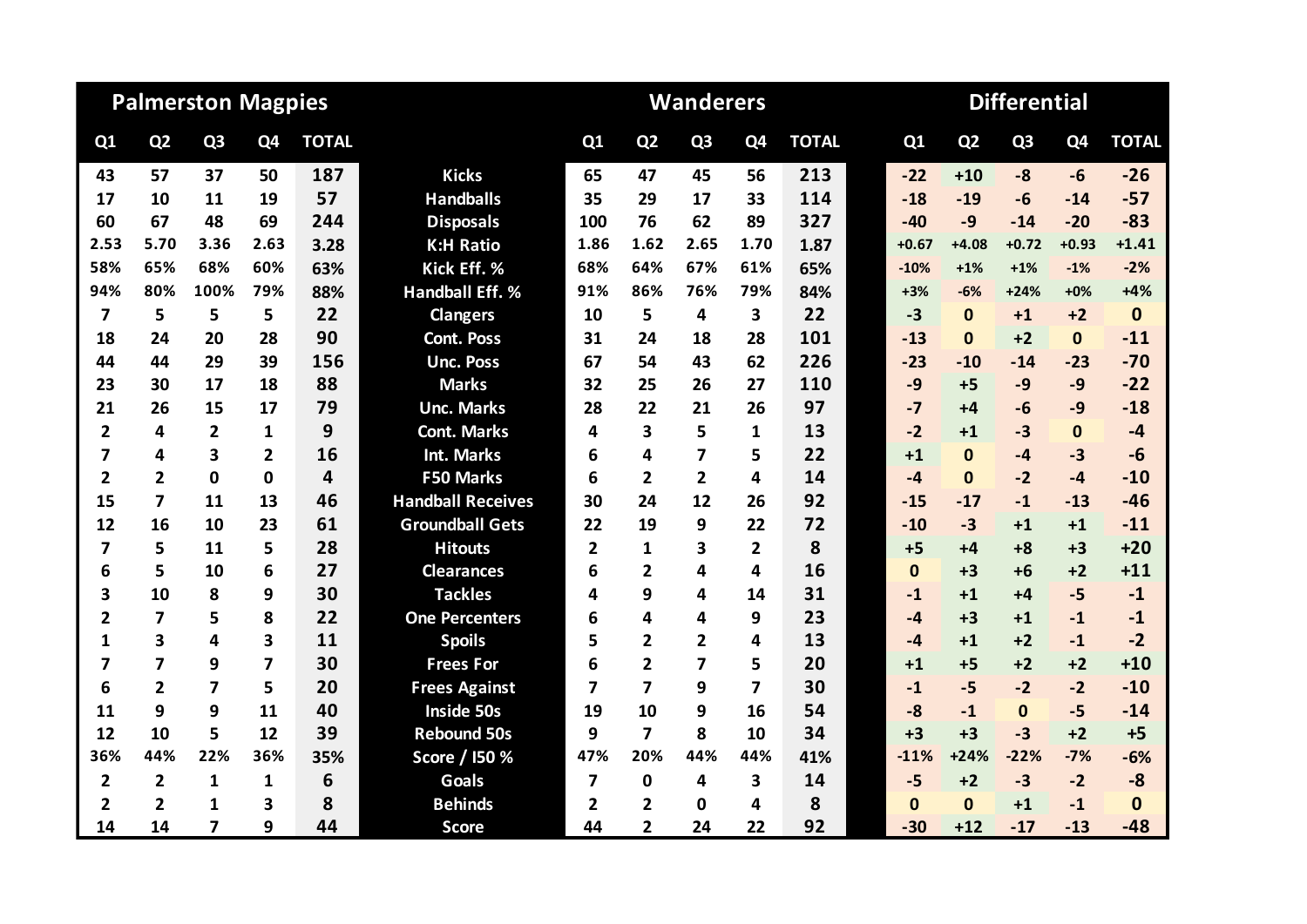| <b>Palmerston Magpies</b> |     |         |     |            |           |              |           |         |     |            |           |    |            |     |        |               |            |      |      |           |       |       |       |              |    |              |           |
|---------------------------|-----|---------|-----|------------|-----------|--------------|-----------|---------|-----|------------|-----------|----|------------|-----|--------|---------------|------------|------|------|-----------|-------|-------|-------|--------------|----|--------------|-----------|
| <b>Player</b>             | К   |         | D   |            | KE % HE%  | <b>CLG</b>   | <b>CP</b> | UP      | М   | UM         | <b>CM</b> |    | IM F50M HR |     | GBG HO |               | <b>CLR</b> |      | 1%   | <b>SP</b> | FF    | FA    | 150   | <b>R50</b>   | G  | в            | <b>SA</b> |
| 35 L Marlin               | 23  | 4       | 27  | 70%        | 75%       | 3            |           | 20      | 8   | 8          | 0         | 4  | 0          | 5   |        | 0             | 1          | 1    | 0    | 0         | 2     | 1     | 5     | 7            | 0  | 0            | 0         |
| 20 E Guthrie              | 15  | 6       | 21  | 73%        | 83%       | 2            | 9         | 12      | 3   | 3          | 0         | 1  | 0          | 7   | 5      | 0             | 6          | 3    | 0    | 0         | 4     | 1     | 1     | 3            | 0  | 0            | 0         |
| 15 M Sutton               | 14  | 6       | 20  | 57%        | 83%       | 1            | 11        |         | 6   | 6          | 0         | 0  | 0          | 1   | 9      | 0             | 6          | 1    |      | 0         | 2     | 2     | 3     | 1            | 0  | 0            | 1         |
| <b>30 M Dennis</b>        | 17  | 3       | 20  | 59%        | 100%      | 1            | 9         | 11      | 7   | 5          | 2         | 1  | 0          | 5   | 6      | 24            | 6          | 2    | 1    | 0         | 2     | 3     |       | 3            | 0  | $\mathbf{1}$ | 2         |
| 02 R Warfe                | 9   | 5       | 14  |            | 67% 100%  | 1            | 5         | 9       | 4   | Δ          | 0         | 0  | 0          | 3   | 4      | 0             | 1          | 3    | 0    | 0         |       | 2     | Δ     | 1            | 1  | 0            | 0         |
| 03 Alwyn Davey            | 12  | 2       | 14  | 67%        | 50%       | 0            | 3         | 11      | 7   | 7          | 0         | 1  | 1          | 2   | 1      | 0             | 0          | 0    | 1    | 1         | 3     | 0     | 1     | 1            | 0  | $\mathbf{1}$ | 2         |
| 09 T Todd                 | 13  |         | 14  | 46%        | 100%      | 4            | 6         | 8       | 5   | 5          | 0         | 0  | 0          | 3   | 4      | 0             | 0          | 3    | 5    | 5         |       | 2     | 1     | 6            | 0  | 0            | 0         |
| 11 W Rowbottom            | 8   | 4       | 12  | 75%        | 75%       | 1            | 5         | 7       | 8   | 6          | 2         | 0  | 0          | 0   | 3      | 4             | 0          | 0    | 0    | 0         | 0     | 1     | 1     | 1            | 0  | 0            | 0         |
| 21 C Williams             | 11  |         | 12  |            | 64% 100%  | 2            | 4         | 8       | 6   | 5          | 1         | 0  | 1          | 3   | 3      | 0             | 2          | 3    |      | 0         | 0     | 0     | 4     | 0            | 1  | 0            | 0         |
| 08 L Flanagan             | 10  | 1       | 11  | 70%        | 100%      | $\mathbf{1}$ | 2         | 10      | 5   | 5          | 0         | 1  | 0          | 2   | 2      | 0             | 0          | 3    | 3    | 1         | 2     | 2     | 0     | 4            | 0  | 0            | 0         |
| 06 S Lampton              | 5   |         | 10  | 80%        | 80%       | 0            | 3         |         | 1   | 1          | 0         | 0  | 0          | 4   | 2      | 0             | 0          | 1    | 2    | 1         |       | 0     | 0     | 2            | 0  | 0            | 0         |
| 25 D Corbett              | 8   | 2       | 10  | 50%        | 100%      | 1            | 4         | 6       | 5   | 4          | 1         | 0  | 2          | 1   | 1      | 0             | 2          | 0    | 0    | 0         | 2     | 1     | 3     | 2            | 1  | $\mathbf{1}$ | 1         |
| 22 D Stafford             | 9   | 0       | 9   |            | 44% ##### | 0            | 2         |         | 4   | 4          | 0         | 0  | 0          | 3   | 2      | 0             | 0          | 1    | 0    | 0         | 0     | 0     | 1     | 0            | 2  | $\mathbf{1}$ | 0         |
| 05 K Garling              | 4   | 4       | 8   | 75%        | 100%      | -1           | 2         | 6       | 3   | 3          | 0         | 0  | 0          | 2   | 1      | 0             | 0          | 5    | 1    | 0         | 2     | 0     | 1     | 0            | 0  | 0            | 0         |
| 16   Andrade              | 5   | 3       | 8   | 40%        | 100%      |              | 4         | Δ       | 5   | 3          | 2         |    | 0          | 0   | 2      | 0             | 2          |      |      | ი         | ი     | 3     |       | 2            | 0  | 0            | 0         |
| 10 T Roach                | 6   |         |     | 33%        | 0%        | 0            | 2         | 5       | 4   | Δ          | ი         | 2  | 0          |     | ი      | 0             |            | 0    | O    | 0         | ำ     | 0     | Δ     |              |    | 2            | 1         |
| 14 J Sellwood             | 5   |         | 6   | 80%        | 100%      |              | 3         | З       | 0   | Ω          | ი         | 0  | 0          |     | 2      | 0             | 0          | 0    | 3    |           |       | 0     |       | 2            | 0  | 0            | 0         |
| 13 M Liddle               | 3   |         | 5   | 33%        | 100%      |              |           |         |     |            | ი         |    | 0          | 2   |        | 0             | 0          | 0    | 0    | 0         | Ω     | 0     | 2     |              | 0  | 0            | 2         |
| 23 E Andrews              | 4   |         | 5   | 75%        | 100%      |              | 3         |         | 4   | 3          |           | 3  | 0          | 1   | 2      | 0             | 0          | 1    |      |           |       | 1     | 0     | $\mathbf{1}$ | 0  | 0            | 0         |
| 28 K Priest               | 2   | 2       | 4   | 50%        | 100%      | 0            |           | 3       | 1   | 1          | 0         | 0  | 0          | 0   |        | 0             | 0          | 0    | 0    | 0         | 0     | 0     | 0     | 1            | 0  | 0            | 2<br>mmmm |
| 12 C Flanagan             | 1   |         | 3   |            | 100% 100% | 0            | 3         |         | 0   | 0          | 0         | 0  | 0          | 0   | 2      | 0             | 0          | 0    | 0    | 0         |       |       | 0     | 0            | 0  | 0            | 0         |
| 01 B D'Mello              | 0   |         | 1   | ##### 100% |           | 0            |           | 0       | 0   | 0          | 0         | 0  | 0          | 0   | 1      | 0             | 0          | 2    | 0    | 0         | 0     | 0     | 0     | 0            | 0  | 0            | 0         |
|                           |     |         |     |            |           |              |           |         |     |            |           |    |            |     |        |               |            |      |      |           |       |       |       |              |    |              |           |
| <b>PMFC</b>               | 187 | 57      | 244 | 63%        | 88%       | 22           | 90        | 156     | 88  | 79         | 9         | 16 | 4          | 46  | 61     | 28            | 27         | 30   | 22   | 11        | 30    | 20    | 40    | 39           | 6  | 8            | 11        |
| <b>WAND</b>               |     | 213 114 | 327 |            | 65% 84%   | 22           |           | 101 226 | 110 | 97         | 13        | 22 | 14         | 92  | 72     | 8             | 16         | 31   | 23   | 13        | 20    | 30    | 54    | 34           | 14 | 8            | 16        |
| <b>Differential</b>       | -26 | -57     | -83 | $-2\%$     | $+4%$     | 0            | $-11$     | $-70$   |     | $-22 - 18$ | -4        | -6 | $-10$      | -46 |        | $-11$ +20 +11 |            | $-1$ | $-1$ | $-2$      | $+10$ | $-10$ | $-14$ | $+5$         | -8 | 0            | -5        |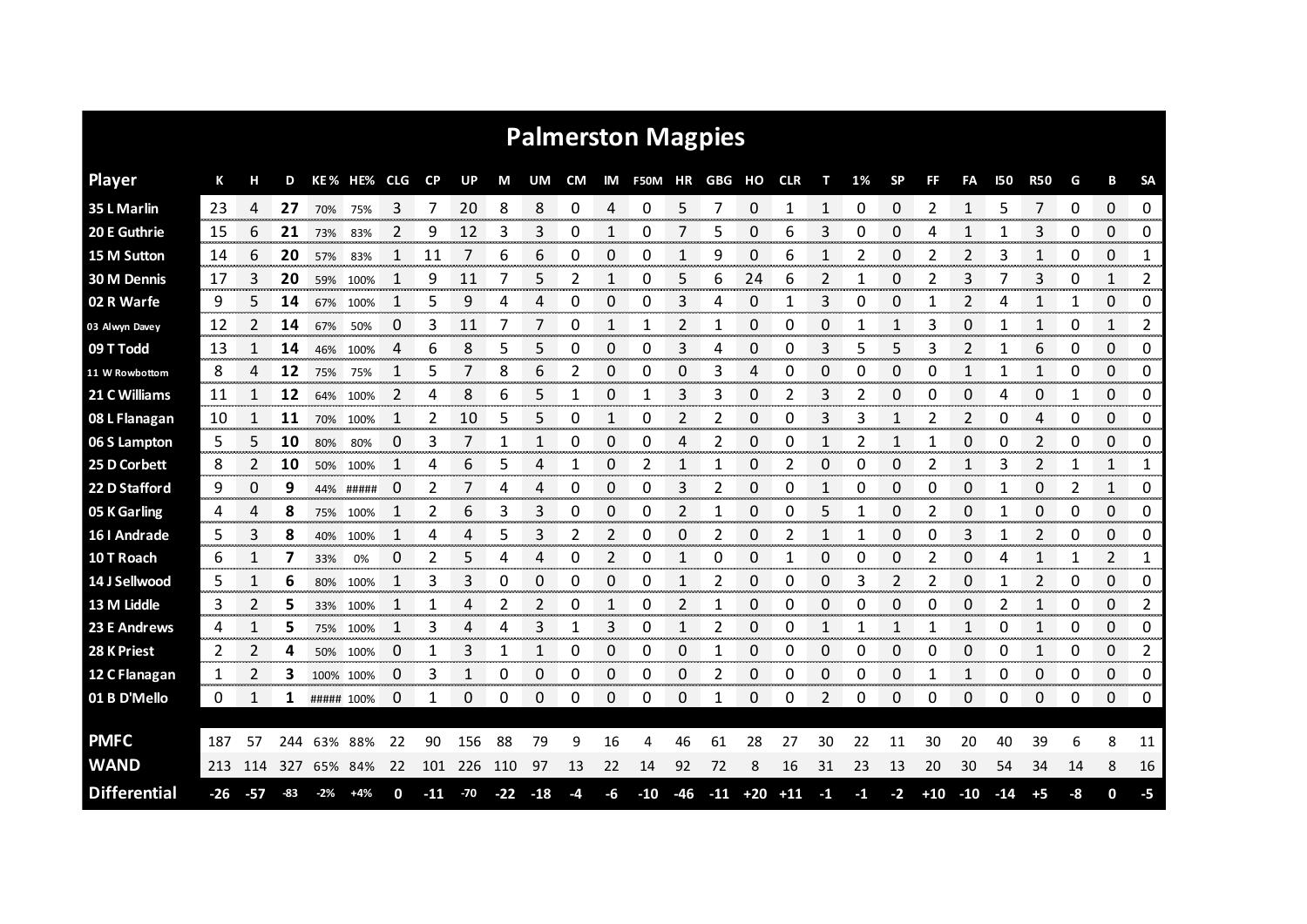| <b>Wanderers</b>    |     |                |       |             |          |     |           |           |             |                |           |                |       |               |       |          |            |      |      |           |          |              |            |              |              |            |                       |
|---------------------|-----|----------------|-------|-------------|----------|-----|-----------|-----------|-------------|----------------|-----------|----------------|-------|---------------|-------|----------|------------|------|------|-----------|----------|--------------|------------|--------------|--------------|------------|-----------------------|
| <b>Player</b>       | К   | н              | D     |             | KE% HE%  | CLG | <b>CP</b> | <b>UP</b> | М           | UM             | <b>CM</b> | IM             | F50M  | ΗR            | GBG   | но       | <b>CLR</b> | т    | 1%   | <b>SP</b> | FF       | FA           | <b>150</b> | <b>R50</b>   | G            | B          | <b>SA</b>             |
| 01 Marlon Motlop    | 22  | 9              | 31    | 77%         | 89%      | 1   |           | 25        | 6           | 6              | 0         | 0              | 2     | 13            | 6     | 0        | 4          |      | 1    | 0         | 2        | 1            | 8          | 3            | 1            | 2          | 5                     |
| 09 T Motlop         | 20  | 10             | 30    | 75%         | 80%      | 2   | 3         | 26        | 12          | 11             | 1         | 1              | 1     | 11            | 2     | 0        | 0          |      |      | 0         | 1        | 2            | 8          | 1            | 2            | 0          | 2                     |
| 25 B Newman         | 22  | 7              | 29    | 82%         | 86%      | 1   |           | 20        | 12          | 8              | 4         | 6              | 0     | 10            | 2     | 0        | 0          | 1    | 1    | 1         | 2        | 3            |            | 5            | 0            | 0          | 0                     |
| 17 L Johnston       | 13  | 8              | 21    | 46%         | 88%      | 3   | 7         | 14        | 4           | 4              | 0         | 3              | 0     | 5             | 7     | $\Omega$ | 0          | 0    | 1    | 0         | 1        | 2            | 3          | 5            | 0            | 0          | 1                     |
| 10 M Totham         | 10  | 9              | 19    | 70%         | 67%      | 1   | 6         | 14        | 3           | 3              | 0         | 0              | 0     | 10            | 6     | 0        | 1          | 0    | 2    | 2         | $\Omega$ | 2            | 5          | 2            | 0            | 0          | 2                     |
| 03 V Tassone        | 8   | 9              | 17    | 50%         | 89%      | 2   | 7         | 12        | 3           | 3              | 0         | 1              | 0     | 8             | 4     | 0        | 2          | 1    | 0    | 0         | 3        | 2            | 2          | 0            | 1            | 0          | 0                     |
| 05 S Bates          | 13  | 3              | 16    | 46%         | 100%     | 1   | 2         | 14        | 8           | 8              | 0         | 0              | 2     | 2             | 1     | 0        | 2          | 3    |      | 1         |          | 2            |            | 2            | 2            | 1          | 2                     |
| 21 D Weetra         | 10  | 5              | 15    | 30%         | 100%     | 4   | 7         | 8         | 3           | 3              | 0         | 0              | 0     | 4             | 6     | 0        | 1          | 2    | 4    | 4         | 1        | 1            | 0          | 4            | $\mathbf{0}$ | 0          | 0                     |
| 07 S Thorne         | -10 | 4              | 14    | 80%         | 75%      | 0   |           | 8         | 7           | 4              | 3         | 0              | 4     | 4             | 3     | 0        | 0          | 3    | 1    | 0         | 1        | 2            | 3          | 0            | 2            | 1          | 2                     |
| 14 Joel Cubillo     | 5   | 9              | 14    | 80%         | 89%      | 1   | 3         | 10        | 6           | 6              | 0         | $\overline{2}$ | 0     | 3             | 3     | 0        | 1          | 4    |      | 1         | 0        | $\mathbf{1}$ |            | $\mathbf{1}$ | 0            | 0          | 0                     |
| 16 L Garlick        | 10  | 4              | 14    | 50%         | 50%      |     | 4         | 10        | 7           | 6              | 1         |                | 2     | 2             | 3     | 0        | 0          | 0    | 0    | 0         | 0        | 1            | 3          | 1            | 2            | 1          | 0                     |
| 08 K Fejo           | 7   | 5              | 12    | 57%         | 80%      | 0   | 4         | 8         | 4           | 4              | 0         | 0              | 1     | 4             | 3     | 0        |            | 3    | 3    | 1         | 1        | 0            | 2          | 0            | 3            | 0          | 1                     |
| 12 Z Casimiro       | 8   | 3              | 11    | 63%         | 100%     | 0   | 3         | 8         | 6           | 6              | 0         | $\overline{2}$ | 0     | 2             | 2     | 0        | 0          | 1    | 1    | 0         | 1        | 1            | 0          | 3            | 0            | 0          | 0                     |
| 22 S Tipiloura      | 7   | 4              | 11    |             | 43% 100% |     | 3         | 8         | 5           | 5              | 0         | 0              | 1     | $\mathcal{P}$ | 3     | 0        | 0          |      | 0    | 0         | 0        | 1            | 4          | 0            | 0            | 0          | 1                     |
| 28 J Tipiloura      | 9   | 2              | 11    | 67%         | 100%     |     | 3         |           | 4           | 4              | 0         | 0              | 0     | 3             | 3     | 0        | 0          |      | 1    | 0         | 0        | $\mathbf{1}$ | 2          | 0            | 0            | 0          | 0                     |
| 11 N Mansell        | 5   | 5              | 10    | 80%         | 60%      | 0   | 6         | 4         | 2           | 2              | 0         | 0              | 0     | 0             | 4     | 0        | 2          |      | 0    | 0         | 2        | $\mathbf{1}$ |            | 0            | 0            | 0          | 0                     |
| 18 M Taylor         | 8   | $\overline{2}$ | 10    | 75%         | 100%     | 0   | 6         | 5         | 5           | 3              | 2         | 3              | 0     | 1             | 3     | 0        | 0          | 1    | 2    | 2         | 1        | 1            | 0          | 3            | 0            | 1          | 0                     |
| 23 J Priest         | 8   | $\mathbf{2}$   | 10    |             | 38% 100% | 3   | 3         |           | 5           | 5              | 0         | 2              | 0     | 2             | 2     |          |            | 0    | 0    | 0         |          | 1            | 2          | 1            | 1            | 0          | 0                     |
| 04 A Coluccio       | 7   | 2              | 9     | 86%         | 50%      | 0   | 3         | 5         | 3           | 3              | 0         | 0              | 0     | 2             | 3     | 0        | 0          | 1    | 2    | 0         | 0        | 1            | 0          | $\mathbf{1}$ | 0            | 0          | 0                     |
| 36 A Weetra         | 4   | 4<br>ana a     | 8     |             | 75% 100% | 0   | 5         | 3         | 3           | 1              | 2         | 0              | 1     | 1             | 2     | 0        | 0          | 2    | 0    | 0         | 1        | 1            | 0          | 0            | 0            | 1<br>on om | 0<br><b>CONTRACTO</b> |
| 33 J Adams          | 2   | 5              | 7     | 50%         | 80%      | 0   | 4         | 3         | 2           | $\overline{2}$ | 0         | 1              | 0     | 1             | 3     | 1        | 1          | 2    | 0    | 0         | 1        | 1            | 2          | 0            | 0            | 0          | 0<br>ana ana          |
| 13 Brenton Motlop   | 1   | 3              | 4     | 0%          | 100%     | 0   | 1         | 3         | 0           | 0              | 0         | 0              | 0     | 2             | 1     | 0        | 0          | 2    | 1    | 1         | 0        | 2            | 0          | 2            | 0            | 0          | 0                     |
|                     |     |                |       |             |          |     |           |           |             |                |           |                |       |               |       |          |            |      |      |           |          |              |            |              |              |            |                       |
| <b>WAND</b>         | 213 | 114            | 327   |             | 65% 84%  | 22  | 101       | 226       | 110         | 97             | 13        | 22             | 14    | 92            | 72    | 8        | 16         | 31   | 23   | 13        | 20       | 30           | 54         | 34           | 14           | 8          | 16                    |
| <b>PMFC</b>         | 187 | 57             |       | 244 63% 88% |          | 22  | 90        | 156       | 88          | 79             | 9         | 16             | 4     | 46            | 61    | 28       | 27         | 30   | 22   | 11        | 30       | 20           | 40         | 39           | 6            | 8          | 11                    |
| <b>Differential</b> |     | $+26$ $+57$    | $+83$ | $+2%$       | -4%      | 0   | $+11$     | $+70$     | $+22$ $+18$ |                | $+4$      | $+6$           | $+10$ | $+46$         | $+11$ | $-20$    | $-11$      | $+1$ | $+1$ | $+2$      | $-10$    | $+10$        | $+14$      | -5           | $+8$         | 0          | $+5$                  |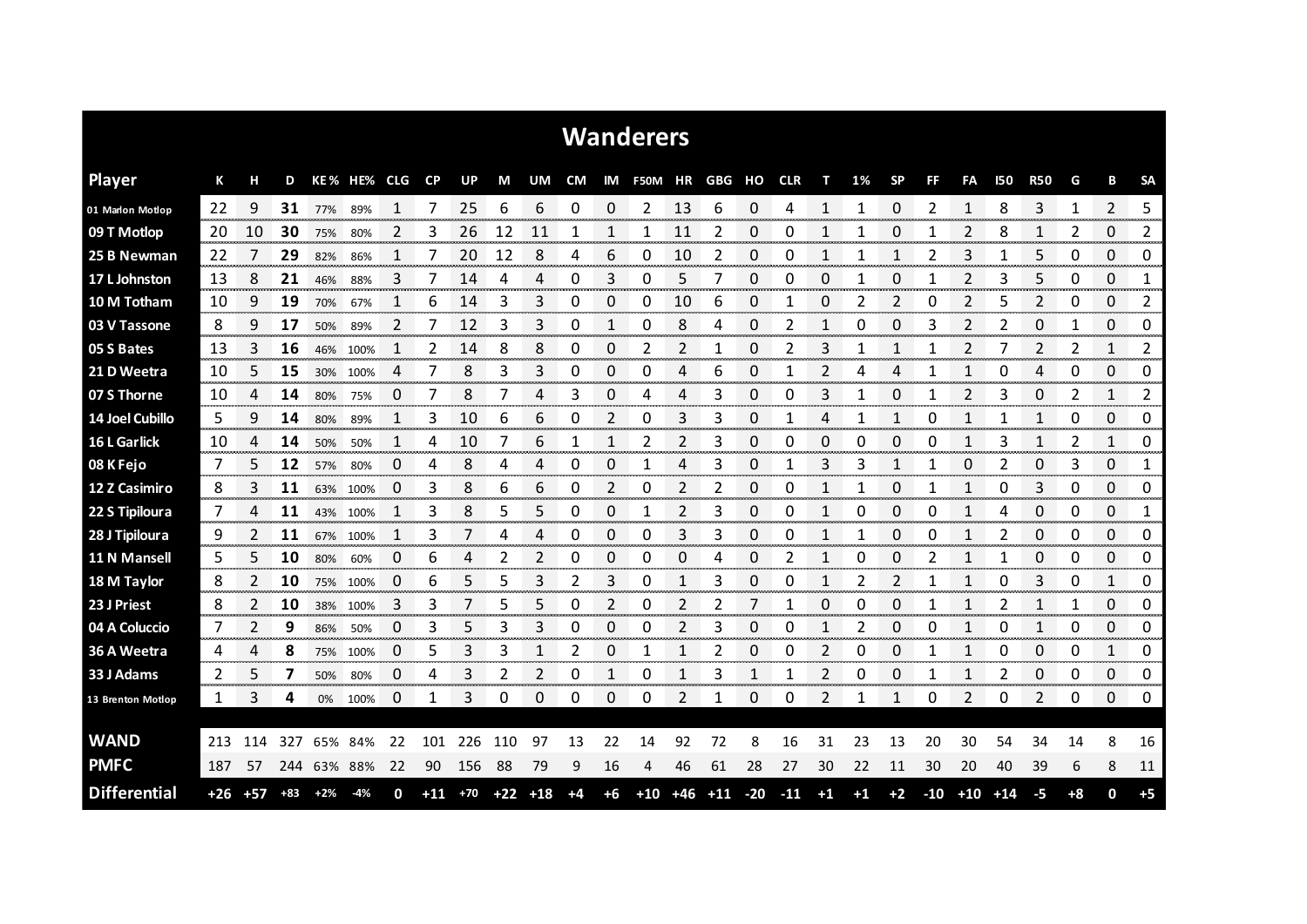|                        | <b>Score Sources</b> |                 |  |  |  |  |  |  |  |  |  |
|------------------------|----------------------|-----------------|--|--|--|--|--|--|--|--|--|
|                        | <b>PMFC</b>          | <b>WAND</b>     |  |  |  |  |  |  |  |  |  |
| <b>Turnover</b>        | 4.4.28               | 8.6.54          |  |  |  |  |  |  |  |  |  |
| <b>Stoppage</b>        | 1.4.10               | 4.1.25          |  |  |  |  |  |  |  |  |  |
| <b>Kick In</b>         | 1.0.6                | 2.1.13          |  |  |  |  |  |  |  |  |  |
| <b>TOTAL</b>           | 6.8.44               | 14.8.92         |  |  |  |  |  |  |  |  |  |
|                        |                      | Defensive 50    |  |  |  |  |  |  |  |  |  |
| <b>Turnover</b>        | 0.3.3                | 1.1.7           |  |  |  |  |  |  |  |  |  |
| <b>Stoppage</b>        | 0.0.0                | 0.0.0           |  |  |  |  |  |  |  |  |  |
| Kick In                | 1.0.6                | 2.1.13          |  |  |  |  |  |  |  |  |  |
| <b>TOTAL</b>           | 1.3.9                | 3.2.20          |  |  |  |  |  |  |  |  |  |
|                        |                      | <b>Midfield</b> |  |  |  |  |  |  |  |  |  |
| <b>Turnover</b>        | 3.1.19               | 5.5.35          |  |  |  |  |  |  |  |  |  |
| <b>Centre Bounce</b>   | 0.1.1                | 3.1.19          |  |  |  |  |  |  |  |  |  |
| <b>B/ARC Stoppages</b> | 1.2.8                | 1.0.6           |  |  |  |  |  |  |  |  |  |
| <b>TOTAL</b>           | 4.4.28               | 9.6.60          |  |  |  |  |  |  |  |  |  |
|                        |                      | Forward 50      |  |  |  |  |  |  |  |  |  |
| <b>Turnover</b>        | 1.0.6                | 2.0.12          |  |  |  |  |  |  |  |  |  |
| <b>Stoppage</b>        | 0.1.1                | 0.0.0           |  |  |  |  |  |  |  |  |  |
| <b>TOTAL</b>           | 1.1.7                | 2.0.12          |  |  |  |  |  |  |  |  |  |